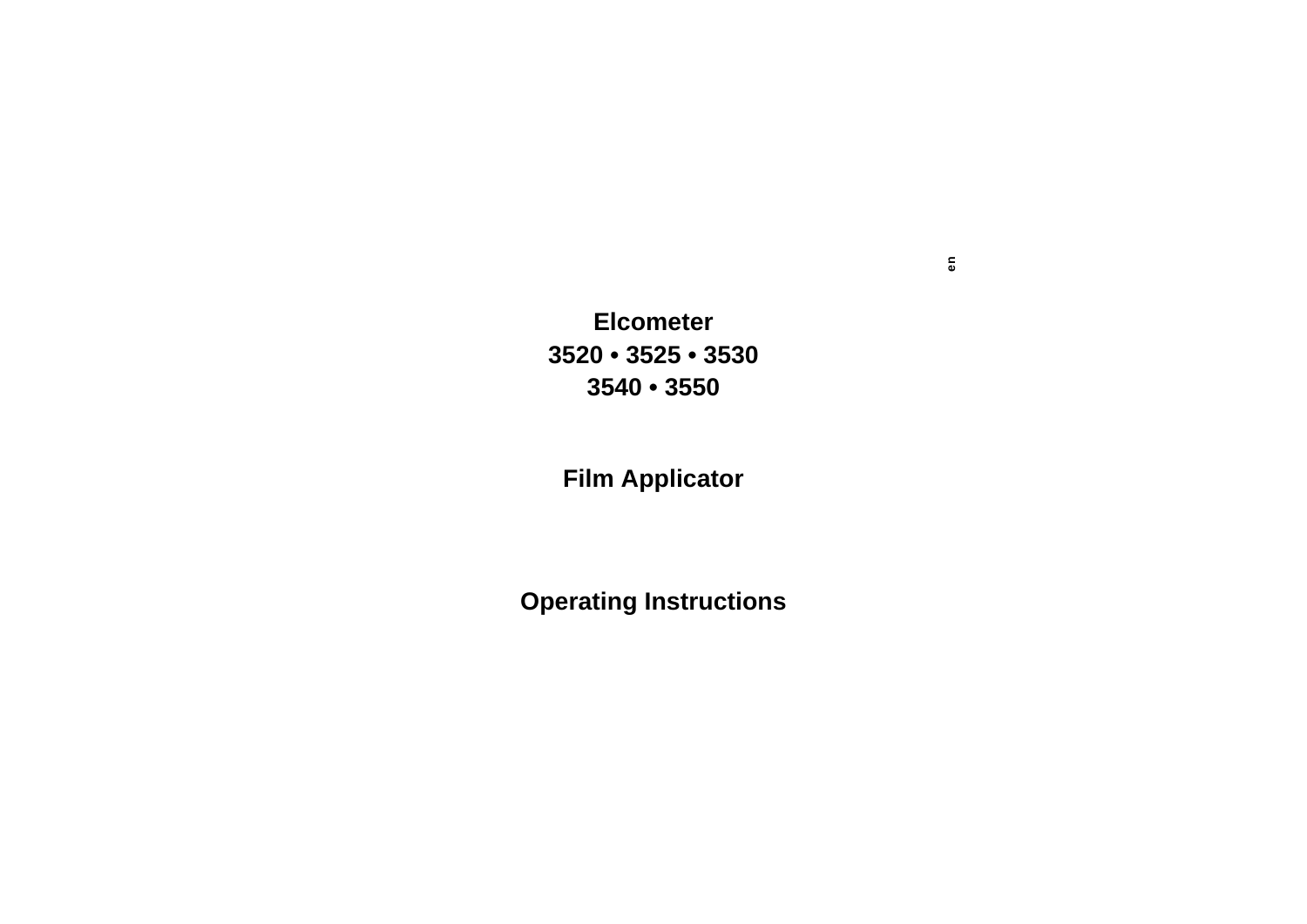elcometer<sup>®</sup> is a registered trademark of Elcometer Limited. All other trademarks acknowledged.

© Copyright Elcometer Limited. 2008 - 2014.

All rights reserved. No part of this Document may be reproduced, transmitted, transcribed, stored (in a retrieval system or otherwise) or translated into any language, in any form or by any means (electronic, mechanical, magnetic, optical, manual or otherwise) without the prior written permission of Elcometer Limited.

A copy of this Instruction Manual is available for download on our Website via www.elcometer.com.

*Doc.No. TMA-0338 Issue 04Text with Cover No: 19490*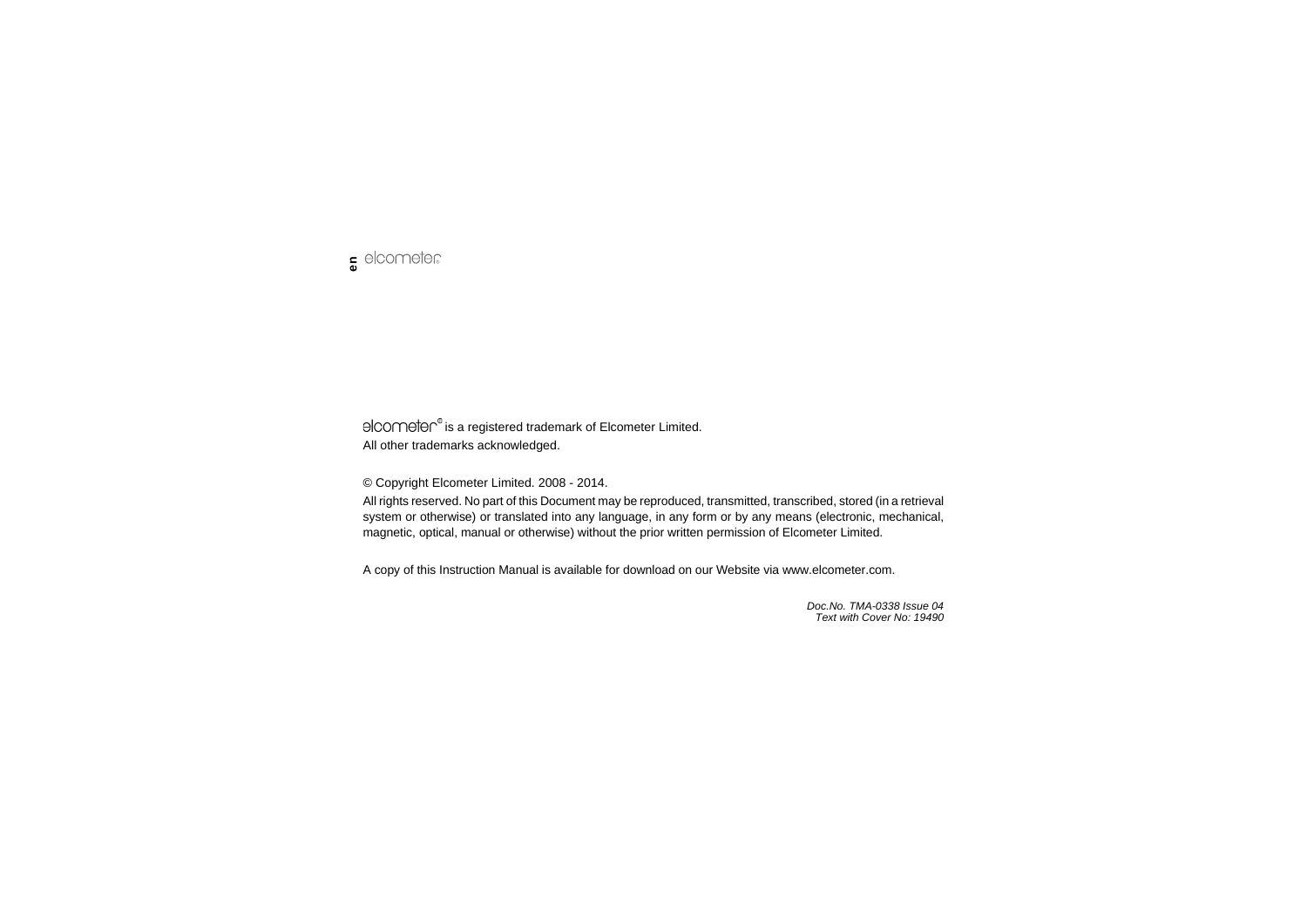# elcometer  $\epsilon$

## **CONTENTS**

| <b>Section</b> | Page |
|----------------|------|
|                |      |
|                |      |
|                |      |
|                |      |
|                |      |
|                |      |
|                |      |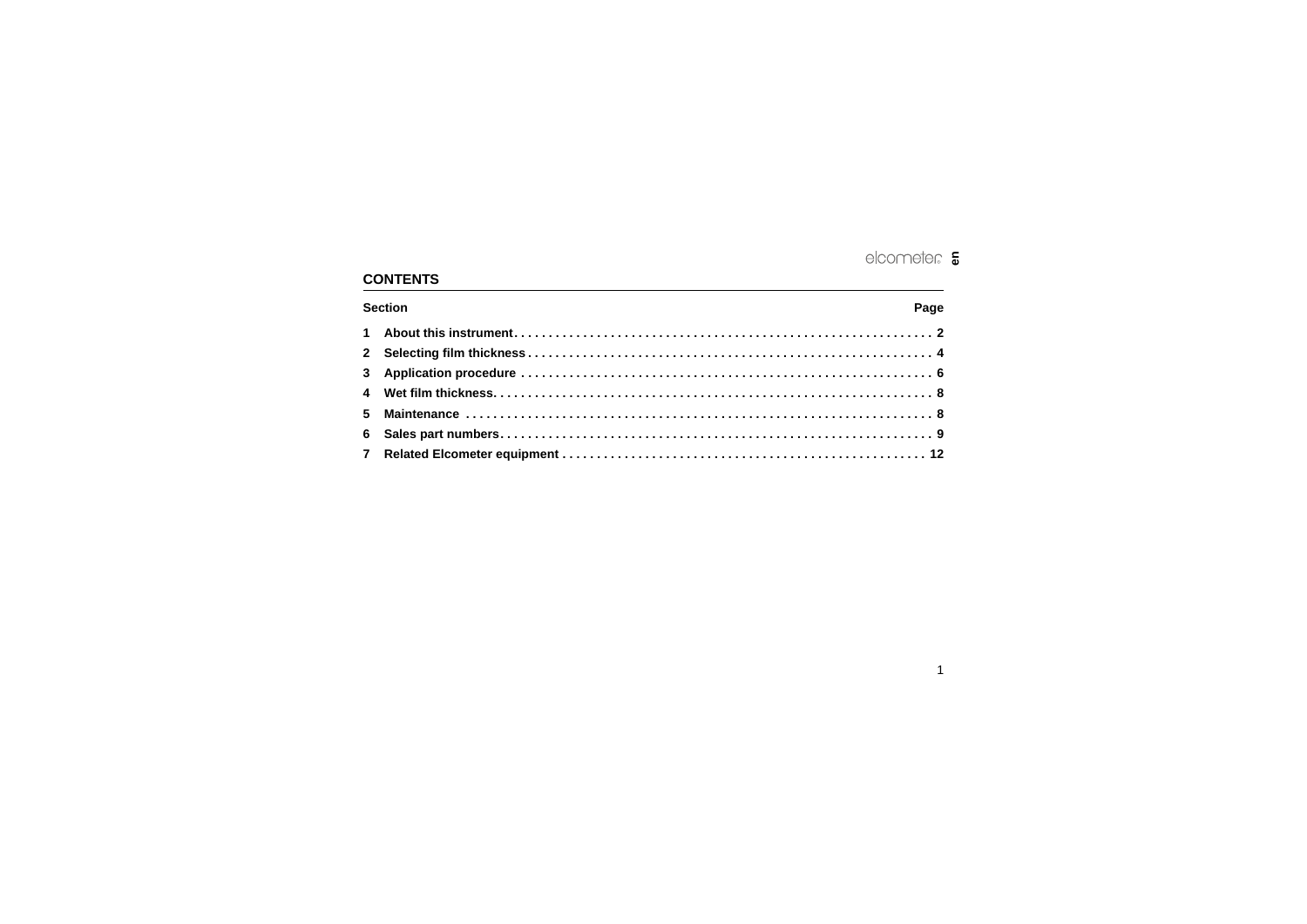# **&** elcometer

Thank you for your purchase of this Elcometer Film Applicator. Welcome to Elcometer.

Elcometer are world leaders in the design, manufacture and supply of inspection equipment for coatings and concrete. Our products cover all aspects of coating inspection, from development through application to post application inspection.

This Elcometer Film Applicator is a world beating product. With the purchase of this instrument you now have access to the worldwide service and support network of Elcometer. For more information visit our website at [www.elcometer.com](http://www.elcometer.com)

## <span id="page-3-0"></span>**1 ABOUT THIS INSTRUMENT**

The Elcometer Film Applicator is a simple but effective instrument for applying a uniform and reproducible film of product to a substrate.

The applicator is placed on the substrate and pushed over a sample of the product to produce the film. Your applicator can be pushed by hand or by a motorised film applicator.

The applicator is manufactured from hardened stainless steel.

### **1.1 What the box contains**

- •Elcometer Film Applicator
- •Storage case
- •Operating instructions

Your Elcometer Film Applicator is packed in a cardboard and foam package. Please ensure that all packaging material is disposed of in an environmentally sensitive manner. Consult your local Environmental Authority for further guidance.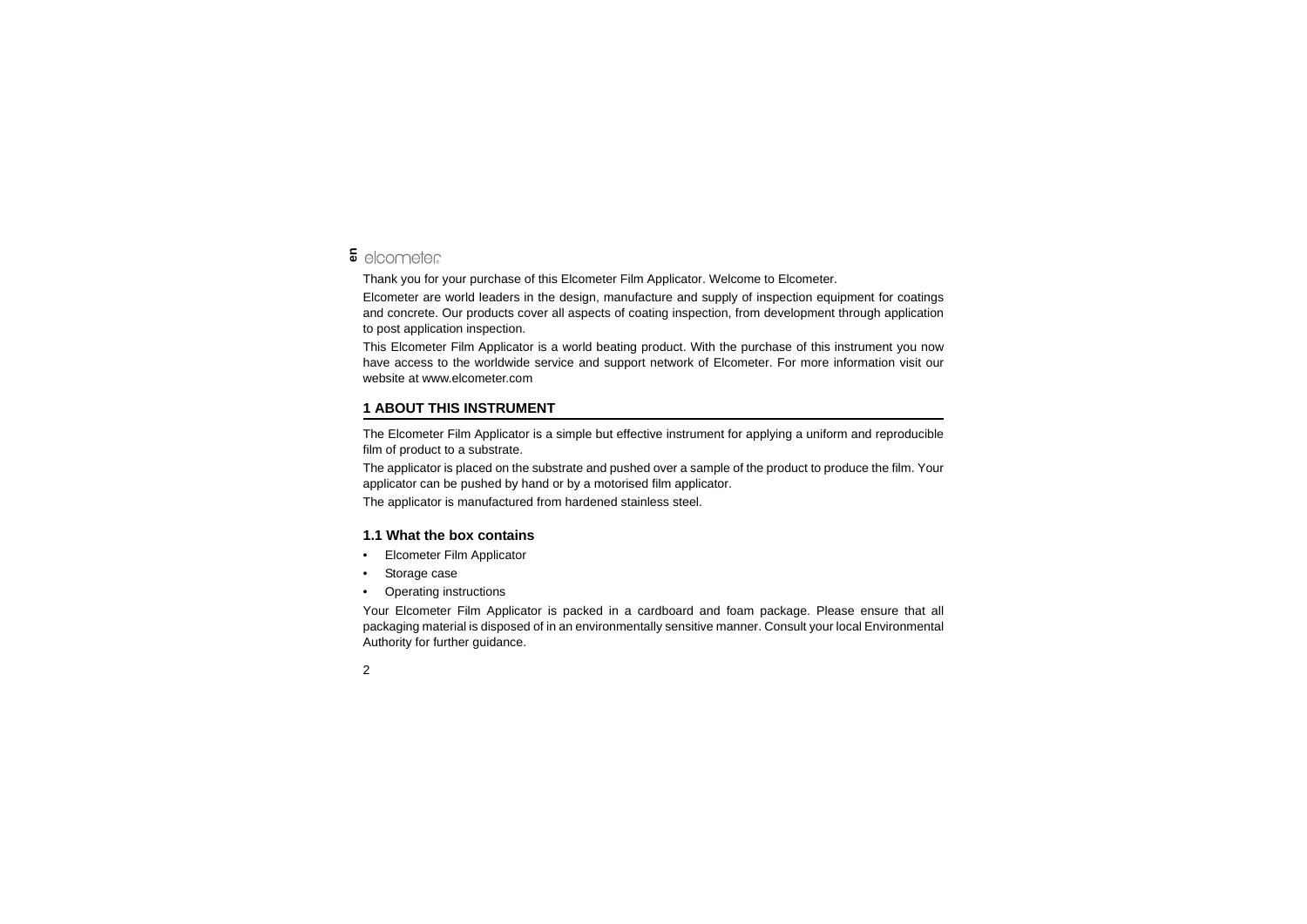### **1.2 Standards**

Depending upon model, Elcometer film applicators can be used in accordance with the following National and International Standards:

ASTM D 823-E

#### **1.3 These instructions**

These instructions describe the operation of the following models of film applicator:

Elcometer 3520 Baker Applicator Elcometer 3525 Baker Applicator (Adjustable) Elcometer 3530 Baker Applicator (Adjustable) Elcometer 3540 Four Sided Film Applicator Elcometer 3550 Single Sided Film Applicator

**To maximise the benefits of your new Elcometer Film Applicator please take some time to read these Operating Instructions. Do not hesitate to contact Elcometer or your Elcometer supplier if you have any questions.**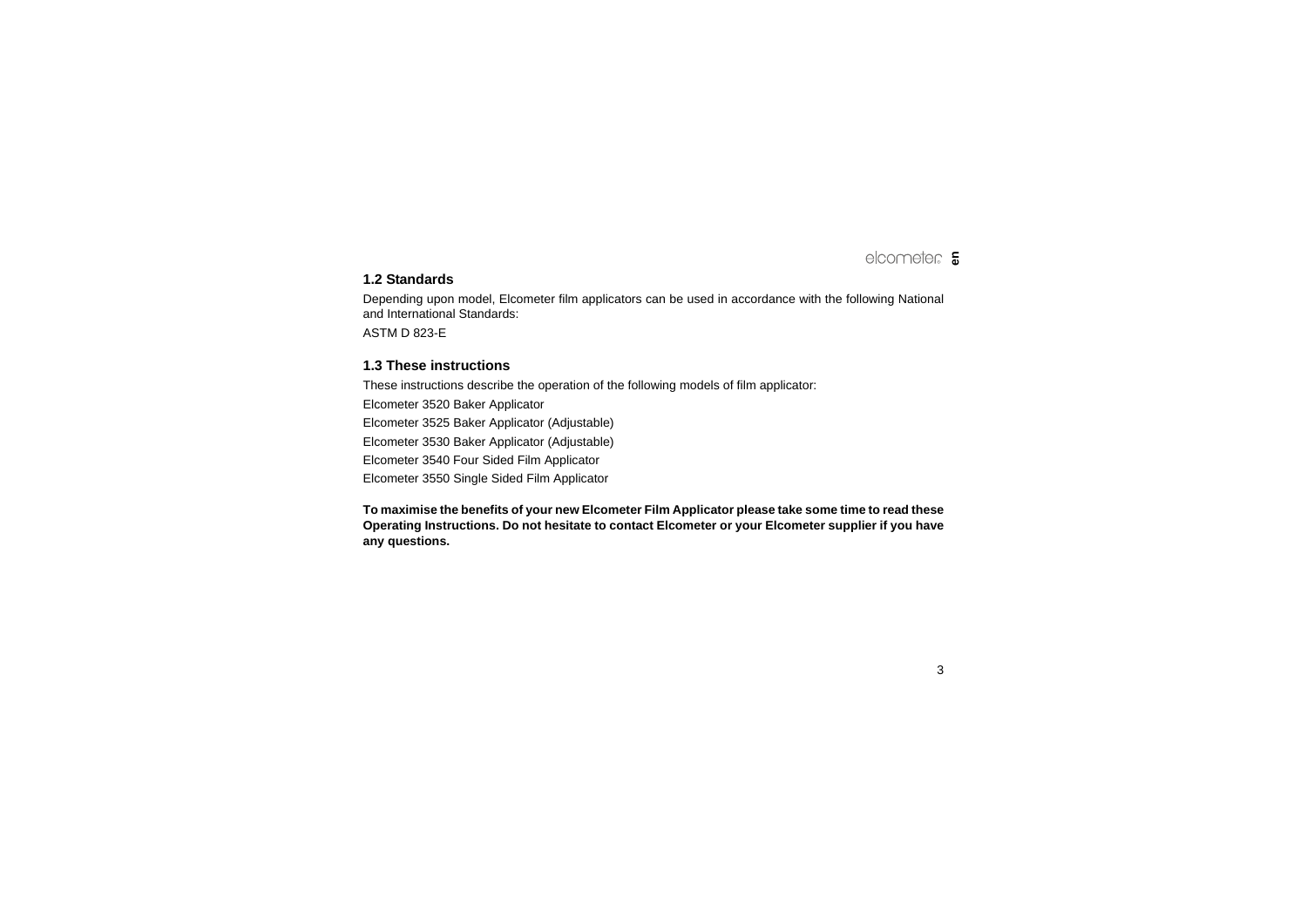## <span id="page-5-0"></span>**&** elcometer **2 SELECTING FILM THICKNESS**

Before you apply a film, select the correct film thickness:

#### **2.1 NON-ADJUSTABLE MODELS**

The numbers engraved on the end face of the applicator indicate the film thickness. Place the applicator with the required thickness in contact with the substrate; the applicator shown below will give a film thickness of approximately<sup>a</sup> 60  $\mu$ m (2 mils).

#### **2.2 ADJUSTABLE MODELS**

1. Loosen one of the hexagonal screws.

a. The actual wet film thickness will depend on the behaviour of the wet coating.



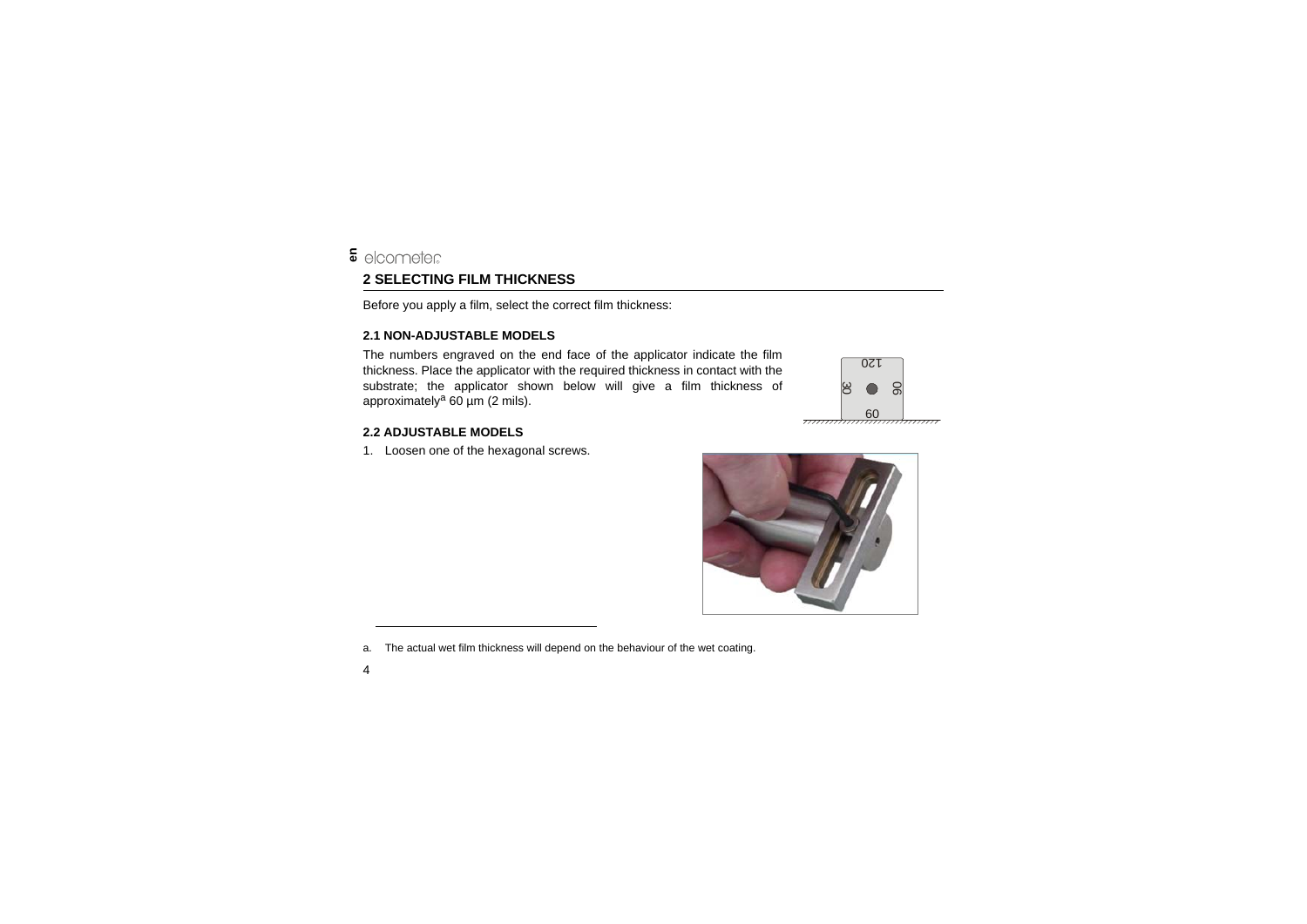2. Slide the foot of the applicator until the mark on the side of the body is aligned with the scale at the thickness required.

3. Tighten the hexagon screw taking care not to disturb the position of the foot of the applicator.

4. Repeat steps 1 to 3 for the opposite sideb. The applicator is now adjusted and ready for use.





<sup>5</sup>

b. Setting different values at each side of the cylinder will result in a wedge-shaped film.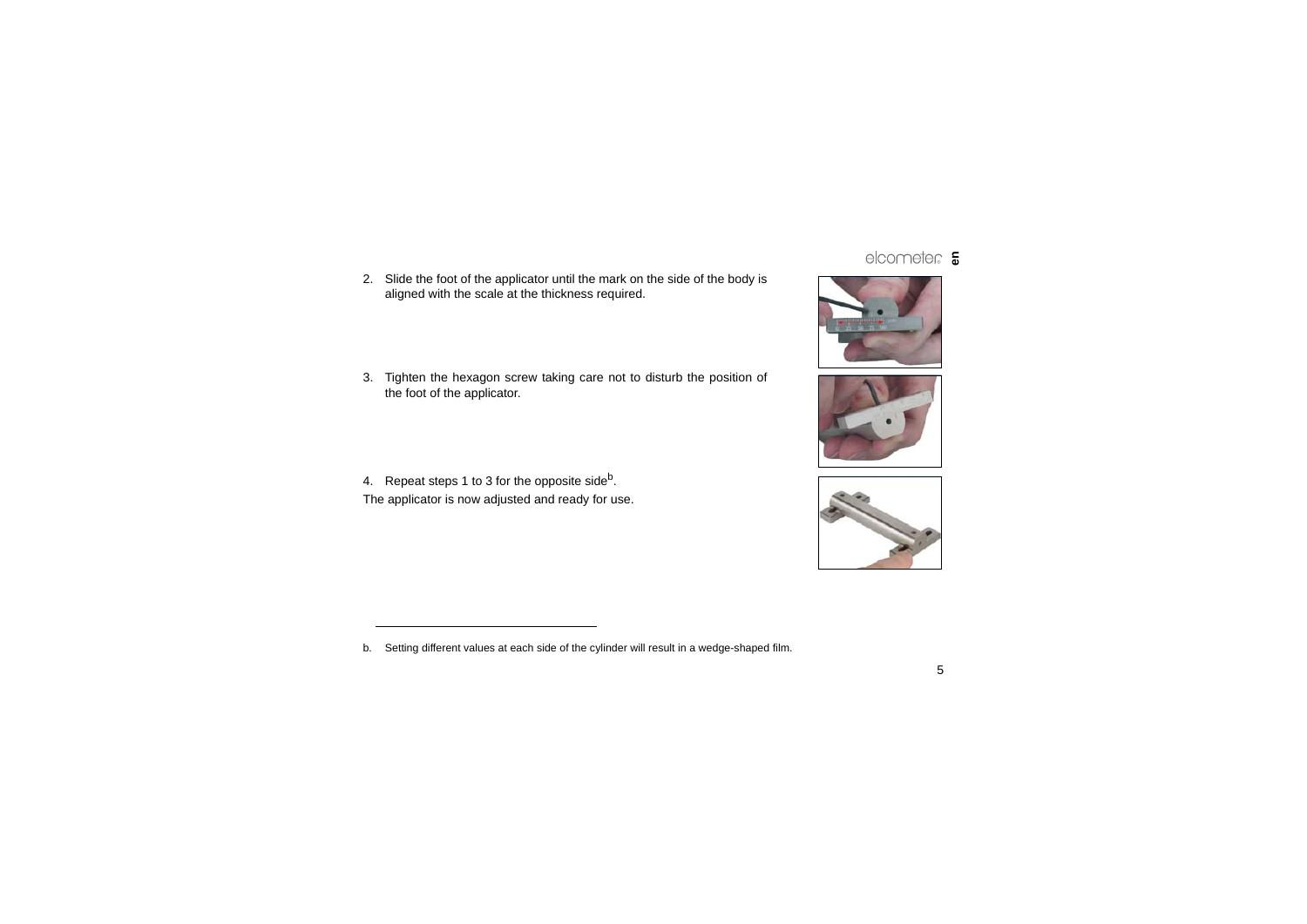## <span id="page-7-0"></span>**3 APPLICATION PROCEDURE**



Take care while you are using your Elcometer Film Applicator. Damage to the working surfaces will affect the film thickness and the instrument may have to be replaced.

- 1. Before each use check the working surfaces for irregularities and damage.
- 2. Fix a clean substrate on a flat and horizontal base (e.g. vacuum table).
- 3. At one end of the substrate, spread sufficient product over a width slightly smaller than the internal width of the applicator.

4. Place the applicator onto the substrate behind the product.



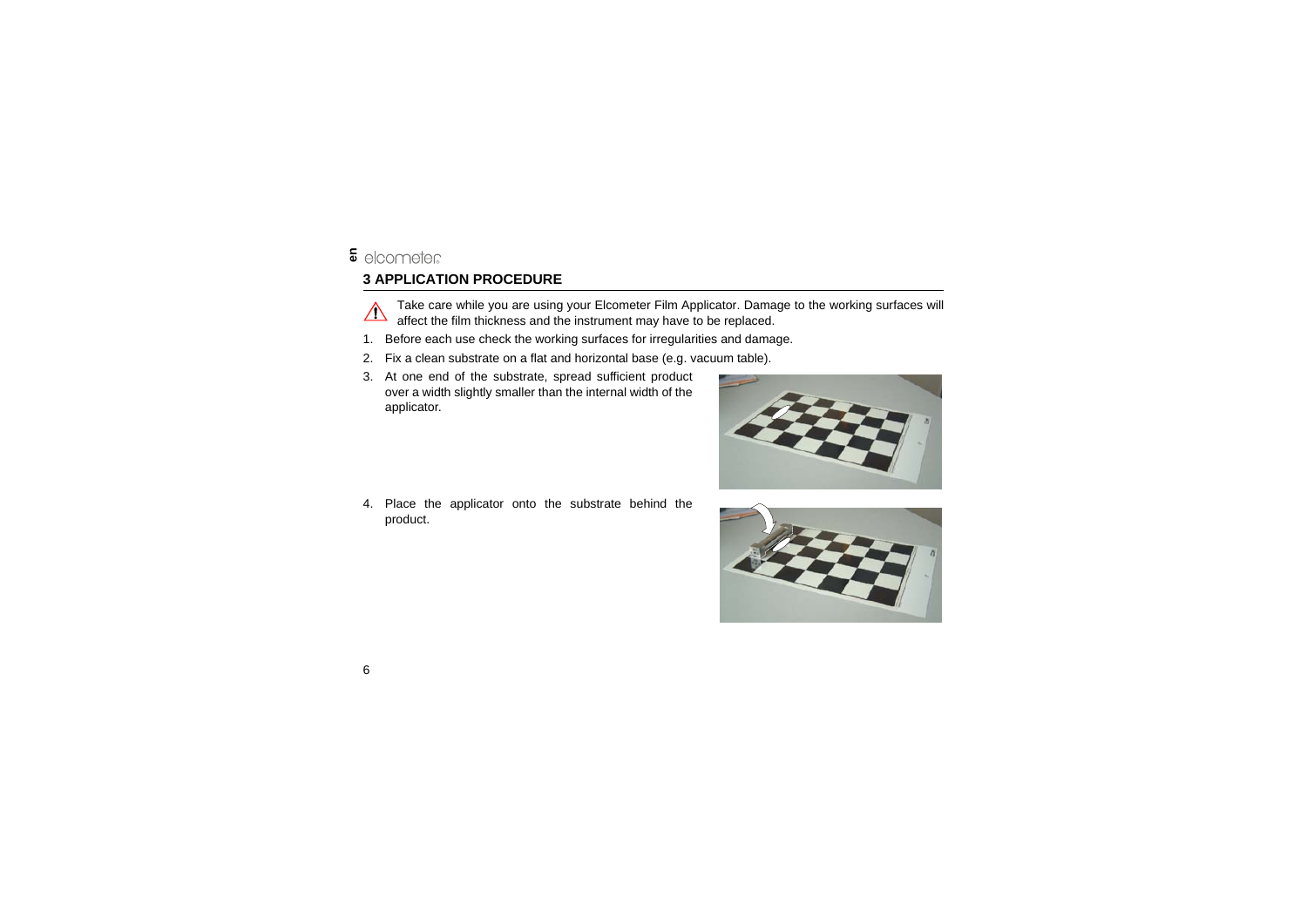R**en**

5. Spread the film by moving the applicator towards the opposite end of the substrate at a constant speed.

6. Lift the applicator from the substrate taking care to catch any product dripping from the applicator before it lands on the newly prepared film.

After the test, clean your film applicator thoroughly.

Do not use very aggressive solvents or wire brushes, metal scrapers, metal files or other metallic tools for cleaning.

After cleaning, ensure that all materials are removed and that the instrument is dry.

Use the case provided to store the gauge when it is not being used.





solvent.

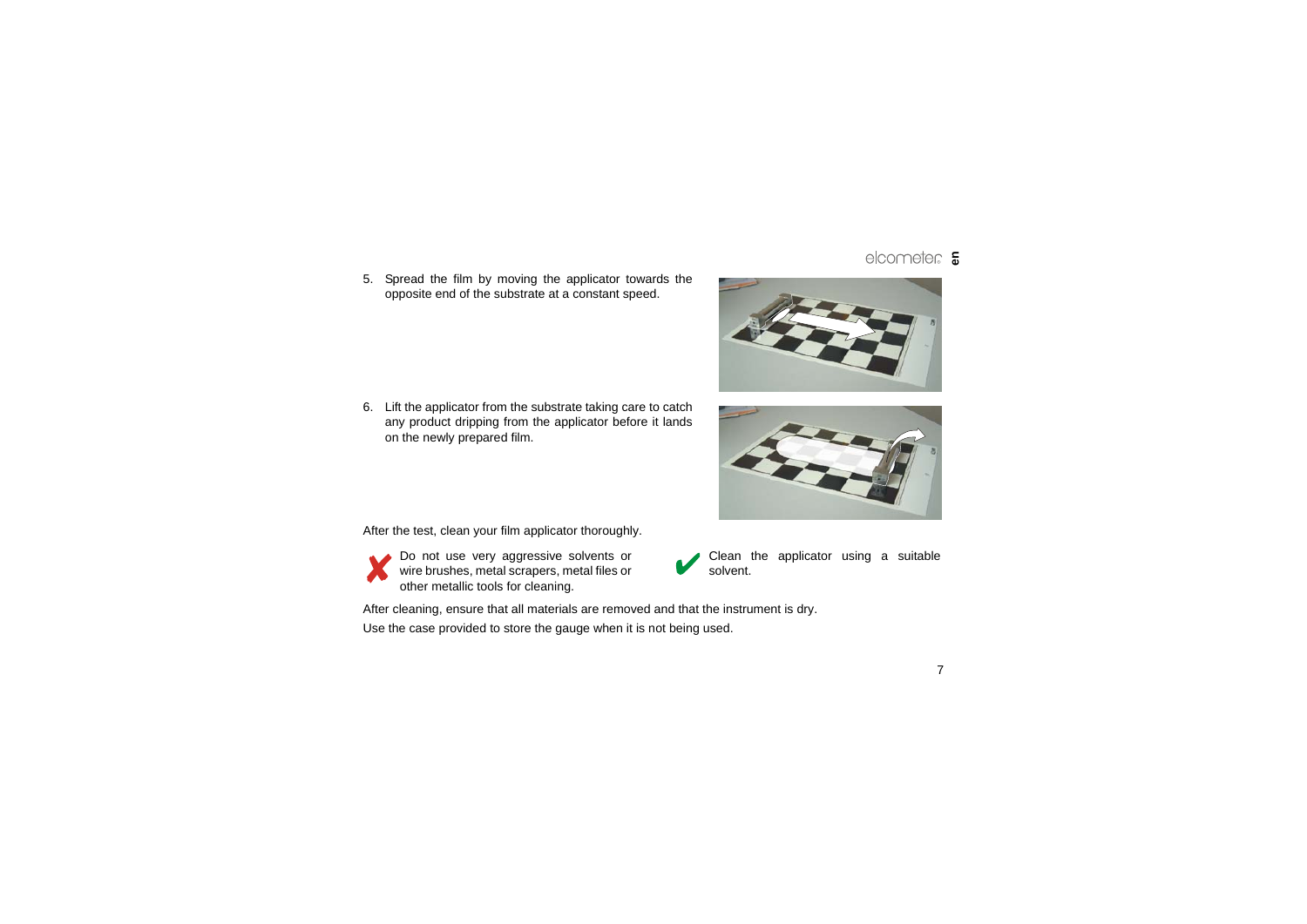#### elcometer **en**

## <span id="page-9-0"></span>**4 WET FILM THICKNESS**

The thickness of the film produced by your applicator depends on many factors including;

- •the speed of film application,
- •the thickness setting of the applicator,
- •surface tension,
- •and the viscosity of the product.

## <span id="page-9-1"></span>**5 MAINTENANCE**

The Elcometer Film Applicator is designed to give many years reliable service under normal operating and storage conditions.

Regular calibration checks over the life of the gauge are a requirement of quality management procedures e.g. ISO 9000 and other standards. For checks and certification contact Elcometer or your local supplier.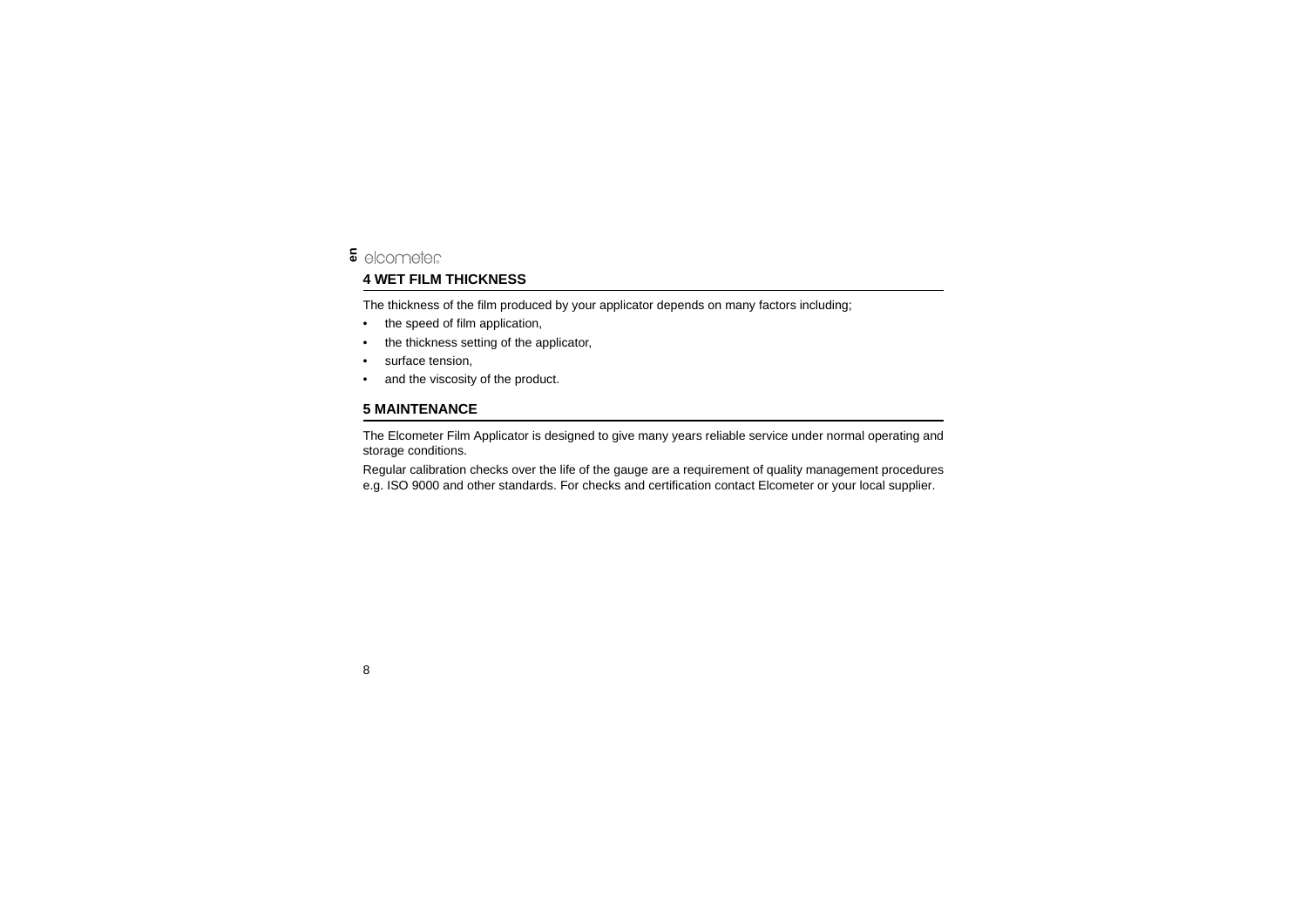## <span id="page-10-0"></span>**6 SALES PART NUMBERS**

|  |  |  |  |  | 6.1 Elcometer 3520 Baker Film Applicators, Non-adjustable |
|--|--|--|--|--|-----------------------------------------------------------|
|--|--|--|--|--|-----------------------------------------------------------|

| Model   | Gaps           | Film gaps       |            | Film width |                | Part number   |              |
|---------|----------------|-----------------|------------|------------|----------------|---------------|--------------|
|         |                | (µm)            | (mils)     | (mm)       | (inch)         | <b>Metric</b> | Imperial     |
| 3520/1  | 4              | 30, 60, 90, 120 | 1.2.3.4    | 25         |                | K0003520M001  | K0US3520M001 |
| 3520/2  | $\overline{4}$ | 30, 60, 90, 120 | 1.2.3.4    | 50         | $\overline{2}$ | K0003520M002  | K0US3520M002 |
| 3520/3  | 4              | 30, 60, 90, 120 | 1.2.3.4    | 60         | 2.5            | K0003520M003  | K0US3520M003 |
| 3520/4  | 4              | 30, 60, 90, 120 | 1.2.3.4    | 75         | 3              | K0003520M004  | K0US3520M004 |
| 3520/5  | 4              | 30, 60, 90, 120 | 1.2.3.4    | 100        | 4              | K0003520M005  | K0US3520M005 |
| 3520/6  | 4              | 30, 60, 90, 120 | 1, 2, 3, 4 | 125        | 5              | K0003520M006  | K0US3520M006 |
| 3520/7  | $\overline{4}$ | 30, 60, 90, 120 | 1.2.3.4    | 150        | 6              | K0003520M007  | K0US3520M007 |
| 3520/11 | $\overline{4}$ | 30, 60, 90, 120 | 1.2.3.4    | 175        | 7              | K0003520M011  | K0US3520M011 |
| 3520/8  | 4              | 30, 60, 90, 120 | 1.2.3.4    | 200        | 8              | K0003520M008  | K0US3520M008 |
| 3520/9  | 4              | 30, 60, 90, 120 | 1, 2, 3, 4 | 250        | 10             | K0003520M009  | K0US3520M009 |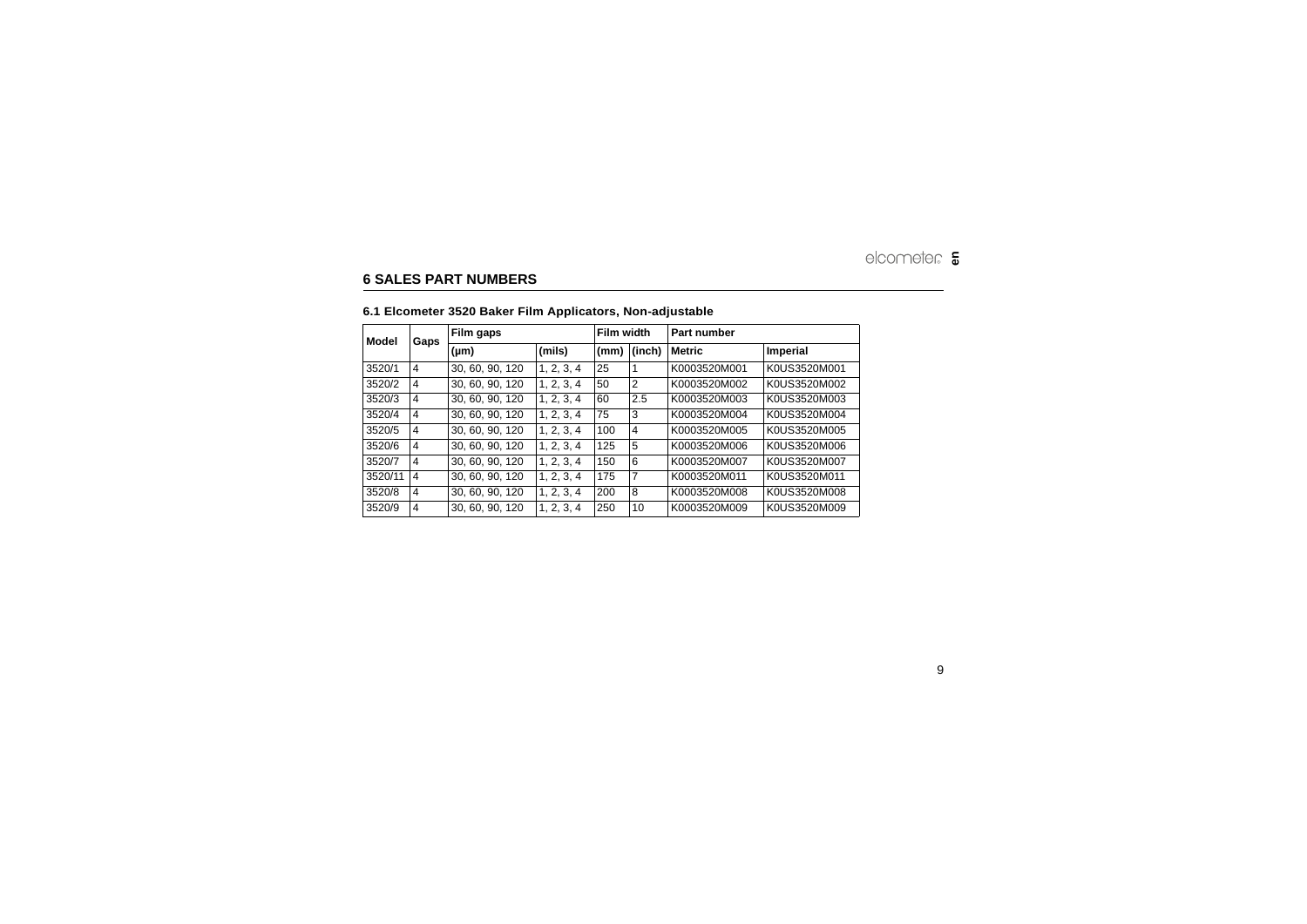# **5** elcometer

#### **6.2 Elcometer 3525/3530 Baker Film Applicators, Adjustable**

| Model  | Gaps | Film gaps    |            | Film width |                | <b>Part number</b> |              |
|--------|------|--------------|------------|------------|----------------|--------------------|--------------|
|        |      | $(\mu m)$    | (mils)     | (mm)       | (inch)         | <b>Metric</b>      | Imperial     |
| 3525/1 | 1    | $0$ to $100$ | $0$ to 4   | 50         | 2              | K0003525M001       | K0US3525M001 |
| 3525/2 | 1    | 0 to 100     | $0$ to 4   | 75         | 3              | K0003525M002       | K0US3525M002 |
| 3525/3 | 1    | 0 to $100$   | $0$ to 4   | 100        | $\overline{4}$ | K0003525M003       | K0US3525M003 |
| 3525/4 | 1    | $0$ to $100$ | $0$ to $4$ | 150        | 6              | K0003525M004       | K0US3525M004 |
| 3525/5 | 1    | 0 to $100$   | $0$ to 4   | 200        | 8              | K0003525M005       | K0US3525M005 |
| 3525/6 | 1    | 0 to $100$   | $0$ to 4   | 250        | 10             | K0003525M006       | K0US3525M006 |
| 3530/1 | 1    | 0 to $250$   | $0$ to 10  | 50         | $\overline{2}$ | K0003530M001       | K0US3520M001 |
| 3530/2 | 1    | 0 to $250$   | $0$ to 10  | 75         | 3              | K0003530M002       | K0US3530M002 |
| 3530/3 | 1    | 0 to $250$   | $0$ to 10  | 100        | 4              | K0003530M003       | K0US3530M003 |
| 3530/4 | 1    | 0 to $250$   | $0$ to 10  | 150        | 6              | K0003530M004       | K0US3530M004 |
| 3530/5 | 1    | 0 to $250$   | $0$ to 10  | 200        | 8              | K0003530M005       | K0US3530M005 |
| 3530/6 |      | 0 to $250$   | 0 to 10    | 250        | 10             | K0003530M006       | K0US3530M006 |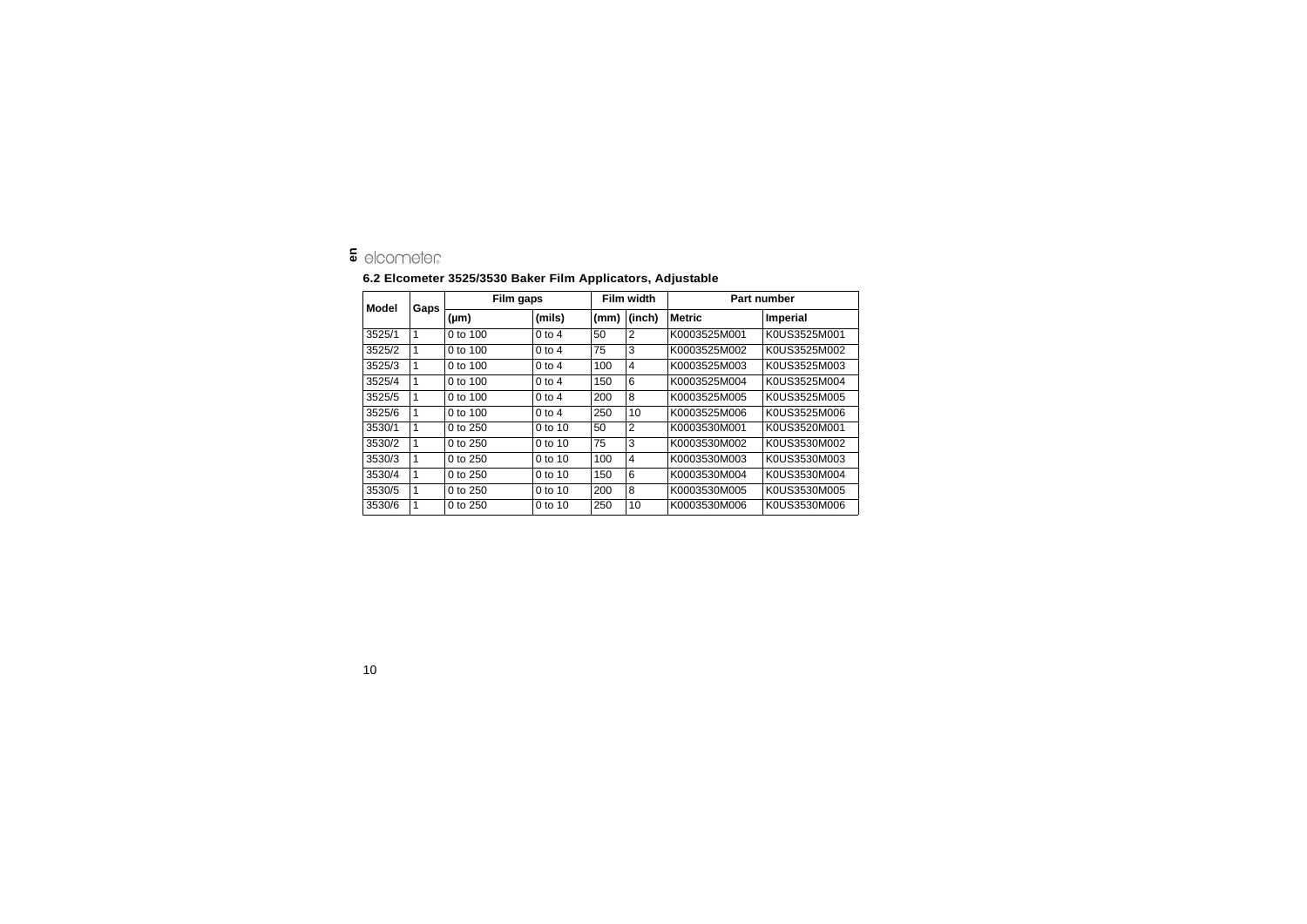| Model  | Gaps           | Film gaps         |            | Film width |        | Part number  |              |
|--------|----------------|-------------------|------------|------------|--------|--------------|--------------|
|        |                | $(\mu m)$         | (mils)     | (mm)       | (inch) | Metric       | Imperial     |
| 3550/1 | 1              | 50                | 2          | 50         | 2      | K0003550M001 | K0US3550M001 |
| 3550/2 | 1              | 50                | 2          | 75         | 3      | K0003550M002 | K0US3550M002 |
| 3550/3 | 1              | 50                | 2          | 150        | 6      | K0003550M003 | K0US3550M003 |
| 3550/1 | 1              | 75                | 3          | 50         | 2      | K0003550M201 | K0US3550M201 |
| 3550/2 | 1              | 75                | 3          | 75         | 3      | K0003550M202 | K0US3550M202 |
| 3550/3 | 1              | 75                | 3          | 150        | 6      | K0003550M203 | K0US3550M203 |
| 3540/1 | 4              | 50, 100, 150, 200 | 2, 4, 6, 8 | 50         | 2      | K0003540M001 | K0US3540M001 |
| 3540/2 | 4              | 50, 100, 150, 200 | 2, 4, 6, 8 | 75         | 3      | K0003540M002 | K0US3540M002 |
| 3540/3 | $\overline{4}$ | 50, 100, 150, 200 | 2, 4, 6, 8 | 100        | 4      | K0003540M003 | K0US3540M003 |
| 3540/4 | 4              | 50, 100, 150, 200 | 2, 4, 6, 8 | 150        | 6      | K0003540M004 | K0US3540M004 |
| 3540/5 | 4              | 50. 100. 150. 200 | 2, 4, 6, 8 | 200        | 8      | K0003540M005 | K0US3540M005 |
| 3540/6 | 4              | 50, 100, 150, 200 | 2, 4, 6, 8 | 250        | 10     | K0003540M006 | K0US3540M006 |

#### **6.3 Elcometer 3540/3550 Film Applicators, Non-adjustable**